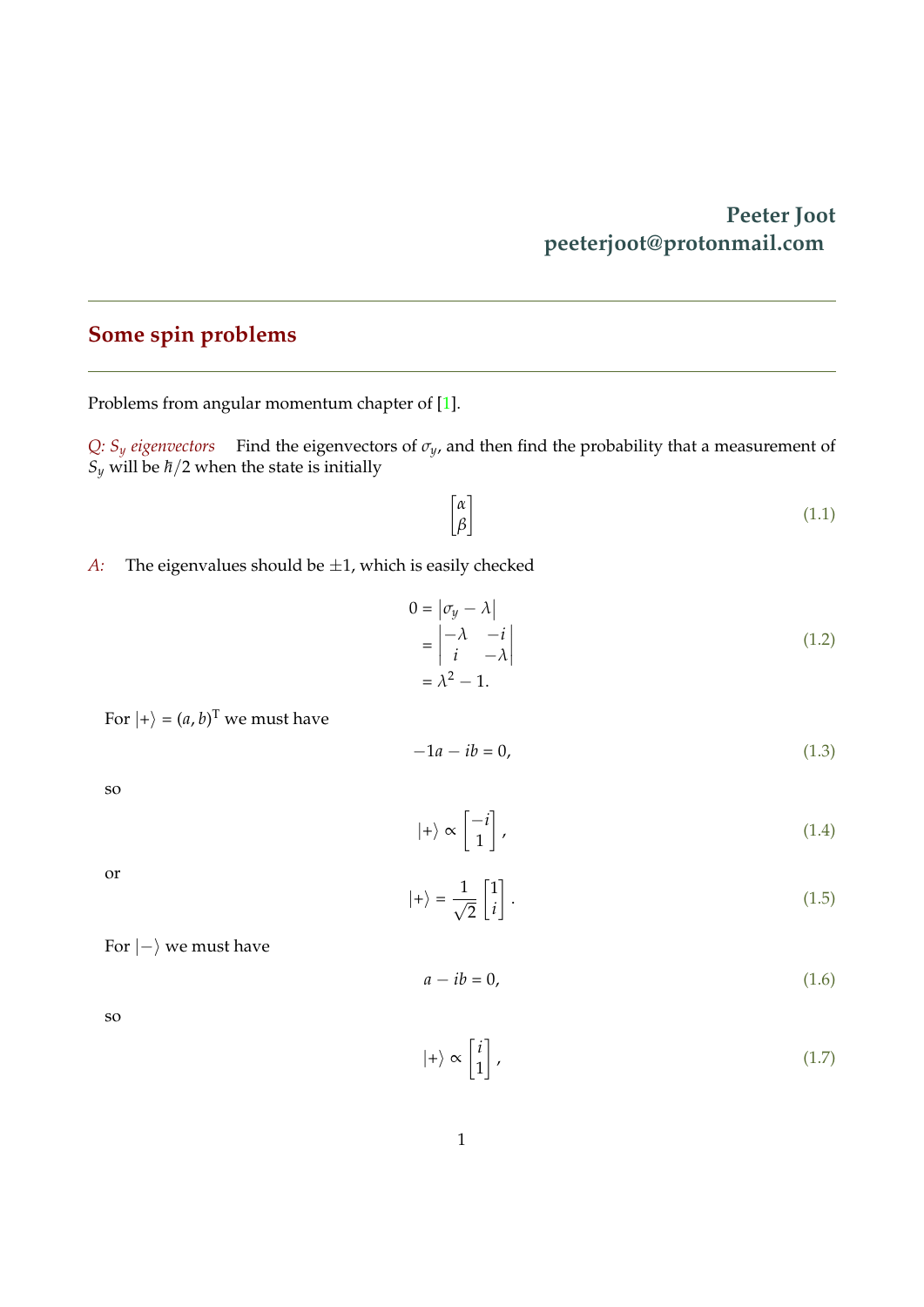or

$$
|+\rangle = \frac{1}{\sqrt{2}} \begin{bmatrix} 1 \\ -i \end{bmatrix} . \tag{1.8}
$$

The normalized eigenvectors are

$$
|\pm\rangle = \frac{1}{\sqrt{2}} \begin{bmatrix} 1 \\ \pm i \end{bmatrix} . \tag{1.9}
$$

For the probability question we are interested in

$$
\left| \langle S_{y} ; + | \begin{bmatrix} \alpha \\ \beta \end{bmatrix} \right|^2 = \frac{1}{2} \left| \begin{bmatrix} 1 & -i \end{bmatrix} \begin{bmatrix} \alpha \\ \beta \end{bmatrix} \right|^2
$$

$$
= \frac{1}{2} \left( |\alpha|^2 + |\beta|^2 \right)
$$

$$
= \frac{1}{2}.
$$
 (1.10)

There is a 50% chance of finding the particle in the  $|S_x; +\rangle$  state, independent of the initial state.

*Q: Magnetic Hamiltonian eigenvectors* Using Pauli matrices, find the eigenvectors for the magnetic spin interaction Hamiltonian

$$
H = -\frac{1}{\hbar} 2\mu \mathbf{S} \cdot \mathbf{B}.
$$
 (1.11)

*A:*

$$
H = -\mu \sigma \cdot \mathbf{B}
$$
  
=  $-\mu \left( B_x \begin{bmatrix} 0 & 1 \\ 1 & 0 \end{bmatrix} + B_y \begin{bmatrix} 0 & -i \\ i & 0 \end{bmatrix} + B_z \begin{bmatrix} 1 & 0 \\ 0 & -1 \end{bmatrix} \right)$   
=  $-\mu \begin{bmatrix} B_z & B_x - iB_y \\ B_x + iB_y & -B_z \end{bmatrix}$ . (1.12)

The characteristic equation is

$$
0 = \begin{vmatrix} -\mu B_z - \lambda & -\mu (B_x - iB_y) \\ -\mu (B_x + iB_y) & \mu B_z - \lambda \end{vmatrix}
$$
  
= - ((\mu B\_z)^2 - \lambda^2) - \mu^2 (B\_x^2 - (iB\_y)^2)  
= \lambda^2 - \mu^2 \mathbf{B}^2. (1.13)

That is

$$
\lambda = \pm \mu B. \tag{1.14}
$$

Now for the eigenvectors. We are looking for  $|\pm\rangle = (a, b)^T$  such that

$$
0 = (-\mu B_z \mp \mu B)a - \mu (B_x - iB_y)b
$$
 (1.15)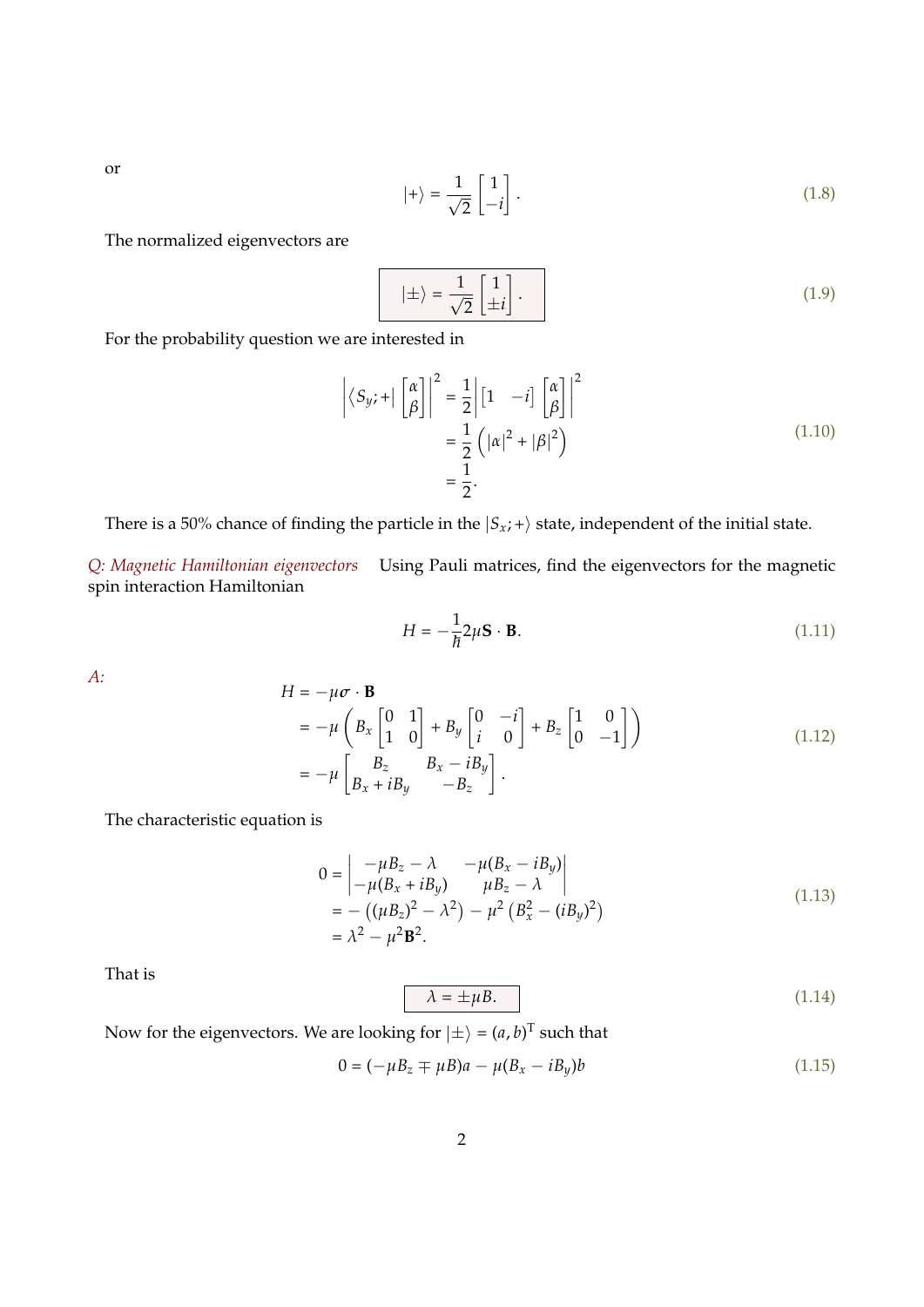or

$$
|\pm\rangle \propto \begin{bmatrix} B_x - iB_y \\ B_z \pm B \end{bmatrix} . \tag{1.16}
$$

This squares to

$$
B_x^2 + B_y^2 + B_z^2 + B^2 \pm 2BB_z = 2B(B \pm B_z), \tag{1.17}
$$

so the normalized eigenkets are

$$
|\pm\rangle = \frac{1}{\sqrt{2B(B \pm B_z)}} \begin{bmatrix} B_x - iB_y \\ B_z \pm B \end{bmatrix} .
$$
 (1.18)